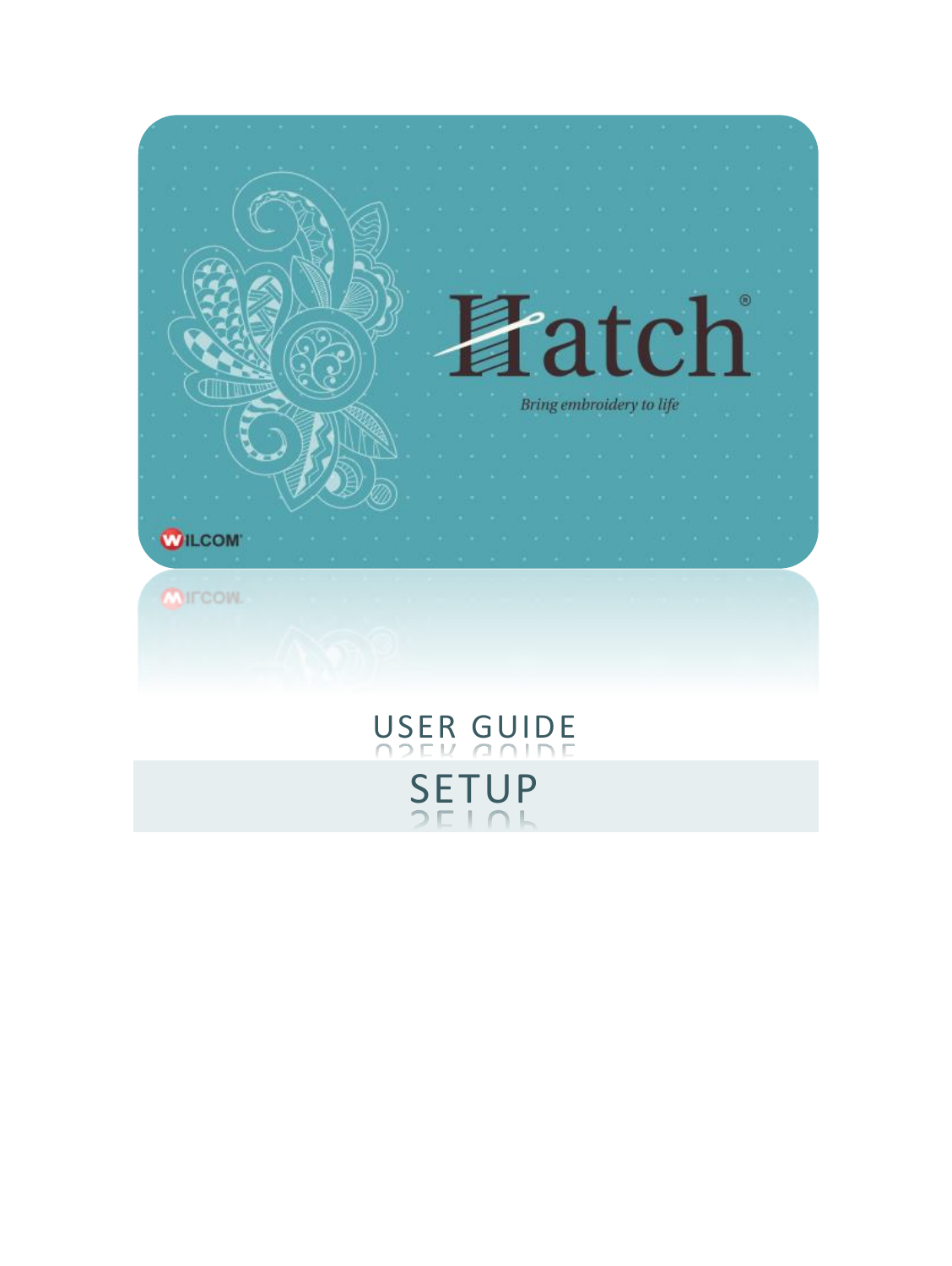### **COPYRIGHT**

Copyright © 2016. Wilcom Pty Ltd, Wilcom International Pty Ltd. All Rights reserved.

No parts of this publication or the accompanying software may be copied or distributed, transmitted, transcribed, stored in a retrieval system or translated into any human or computer language, in any form or by any means, electronic, mechanical, magnetic, manual, or otherwise, or disclosed to any third party without the express written permission of:

Wilcom Pty Ltd. (A.B.N. 43 001 971 919) Level 3, 1-9 Glebe Point Rd, Glebe Sydney, New South Wales, 2037, Australia PO Box 1094, Broadway, NSW 2007 Phone: +61 2 9578 5100 Fax: +61 2 9578 5108 Email[: wilcom@wilcom.com](mailto:wilcom@wilcom.com) Web[: http://www.wilcom.com](http://www.wilcom.com/)

TrueView™ and Point & Stitch™ are trademarks of Wilcom Pty Ltd. Portions of the imaging technology of this Product are copyrighted by AccuSoft Corporation. The EPS File Import/Export Converter used in this Product is copyrighted by Access Softek, Inc. All rights reserved.

Wilcom Pty Ltd makes no representation or warranties with respect to the contents of this publication and specifically disclaims any implied warranties of merchantable quality or fitness for any particular purpose. Further, Wilcom Pty Ltd reserves the right to revise this publication and to make changes in it from time to time without obligation of Wilcom Pty Ltd to notify any person or organization of such revisions or changes.

The screen illustrations in this publication are intended as representations, not exact duplicates of screen layouts generated by the software. The samples used to illustrate software features and capabilities may not be exactly duplicable, depending on inclusions provided with your software model or product level. Some artwork for design samples is kindly provided by Digital Art Solutions.

Subject to any warranties implied by law which are incapable of limitation or exclusion, the software is purchased 'as is' without any warranty as to its performance, accuracy, freedom from error or to any results generated through its use and without any implied warranty of merchantability or of fitness for any particular purpose for which the software is being acquired. The purchaser relies on its own skill and judgement in selecting the software for its own use and assumes the entire risk as to the results and performance of the software. Wilcom Pty Ltd specifically does not warrant that the software will meet the purchaser's requirements or operate without interruption or error.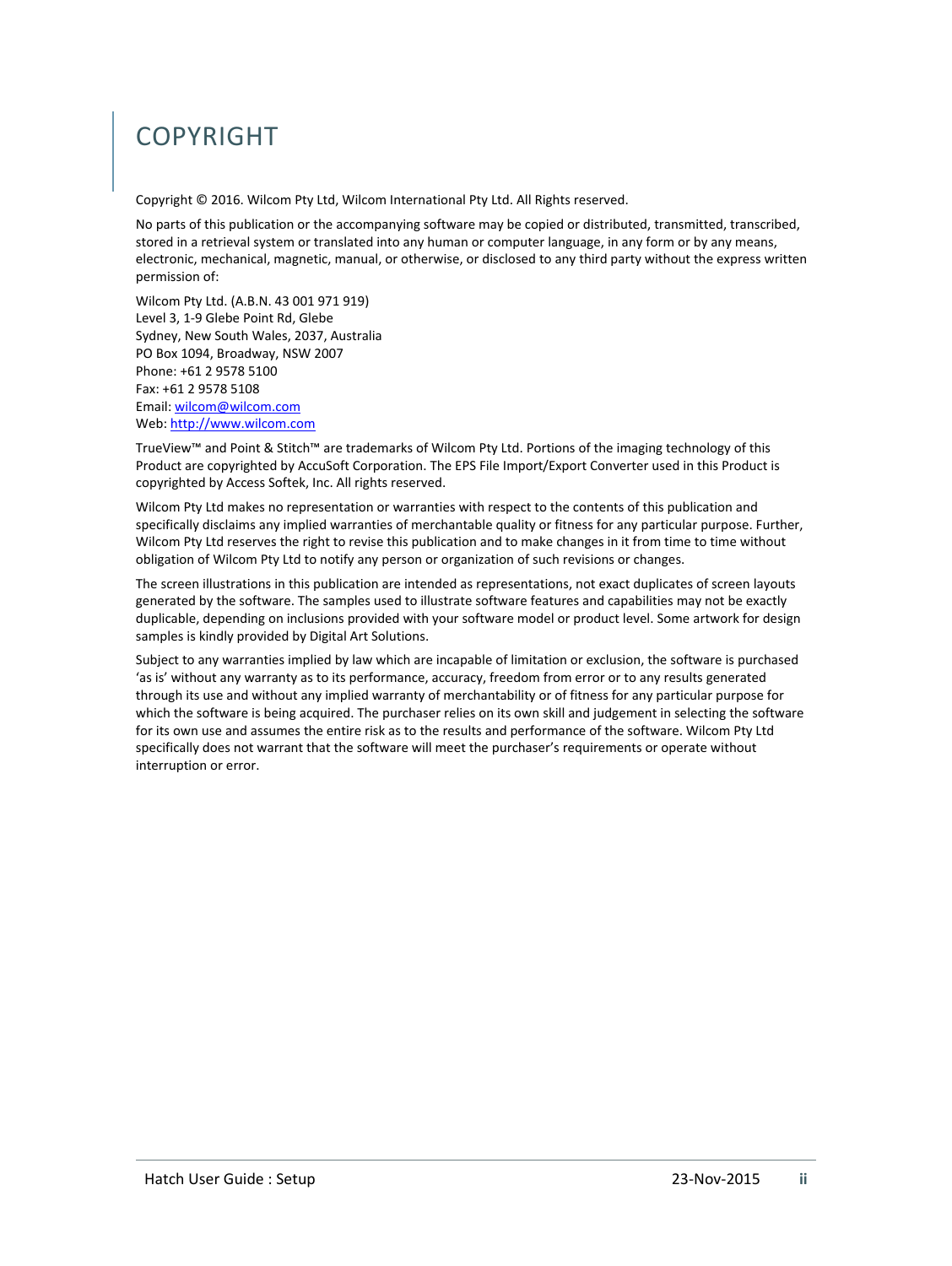## **CONTENTS**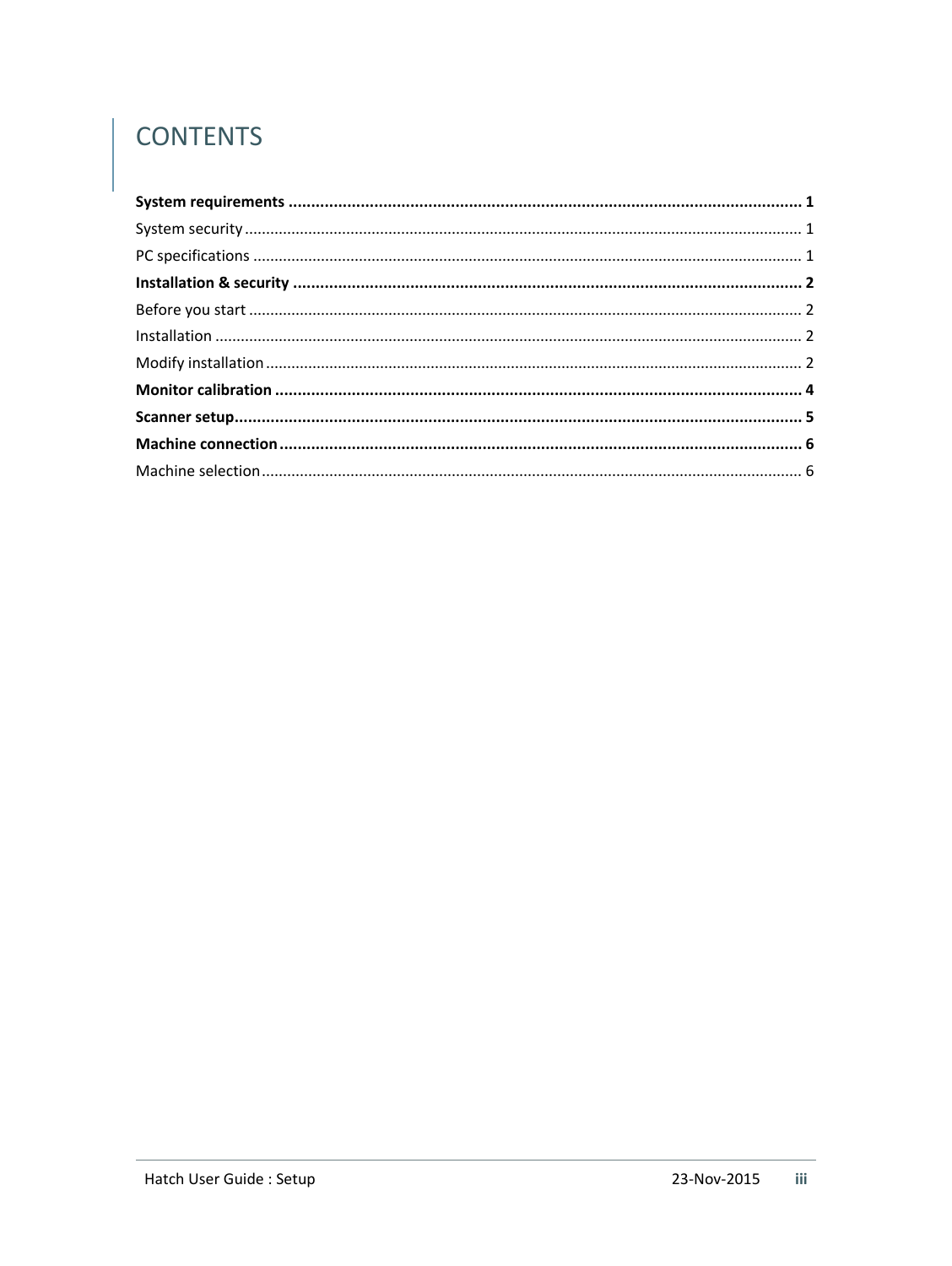# <span id="page-3-0"></span>SYSTEM REQUIREMENTS

In order to run your software, you need to ensure that the following pre-requisite system requirements are met.

### <span id="page-3-1"></span>System security

You will be required to enter your Wilcom username and password to open the software, a internet connection is required to validate the username and password.

### <span id="page-3-2"></span>PC specifications

Check that your PC meets the system requirements. Check CPU/RAM as well as hard disk space. The table below provides minimum system requirements.

| <b>Component</b>       | <b>Minimum</b>                                                                                                                                                                                                                            | <b>Recommended</b>                                                                                                                                                                  |
|------------------------|-------------------------------------------------------------------------------------------------------------------------------------------------------------------------------------------------------------------------------------------|-------------------------------------------------------------------------------------------------------------------------------------------------------------------------------------|
| CPU                    | Intel® Core 2 Duo or AMD Athlon™ 64                                                                                                                                                                                                       | 3GHz + Latest 64-bit (x64) multi core<br>processor                                                                                                                                  |
| Operating<br>system    | Microsoft <sup>®</sup> Windows <sup>®</sup> 10 (64-bit Edition),<br>Microsoft® Windows® 8.1 (32-bit or 64-bit<br>Editions), Microsoft <sup>®</sup> Windows® 7 (32-bit or<br>64-bit Editions), all with latest service packs<br>installed. | Microsoft <sup>®</sup> Windows <sup>®</sup> 10 (64-bit Edition),<br>Microsoft <sup>®</sup> Windows® 8.1 (64-bit Edition),<br>all with latest service packs installed.               |
| <b>Browser</b>         | I.E. 9.0 or Later                                                                                                                                                                                                                         | I.E. 11.0 or Later                                                                                                                                                                  |
| Memory                 | 4 GB                                                                                                                                                                                                                                      | 8 GB or more                                                                                                                                                                        |
| Hard disk size 80 GB   |                                                                                                                                                                                                                                           | 256 GB or More (Solid State Drive)                                                                                                                                                  |
| Free disk<br>space     | 40 GB                                                                                                                                                                                                                                     | 60 GB or More                                                                                                                                                                       |
|                        | Graphics card Support for Highest Color (32bit) and<br>resolution (1366 X 768)                                                                                                                                                            | Support for DirectX 9 graphics with:<br><b>WDDM Driver</b><br>1GB of graphics memory (non-integrated)<br>Pixel Shader 2.0 in hardware bits per pixel<br><b>Dual Monitor Capable</b> |
| Monitor                | 1366 X 768 screen resolution                                                                                                                                                                                                              | Dual monitors capable of displaying 1920 X<br>1080 screen resolution                                                                                                                |
| Mouse                  | USB mouse                                                                                                                                                                                                                                 | USB mouse                                                                                                                                                                           |
| Data drives            | DVD-ROM Drive for software installation.                                                                                                                                                                                                  | DVD-RW for backup purposes                                                                                                                                                          |
| Sound card             | Required for multimedia training.                                                                                                                                                                                                         |                                                                                                                                                                                     |
| Internet<br>connection | Required for product startup and registration.                                                                                                                                                                                            |                                                                                                                                                                                     |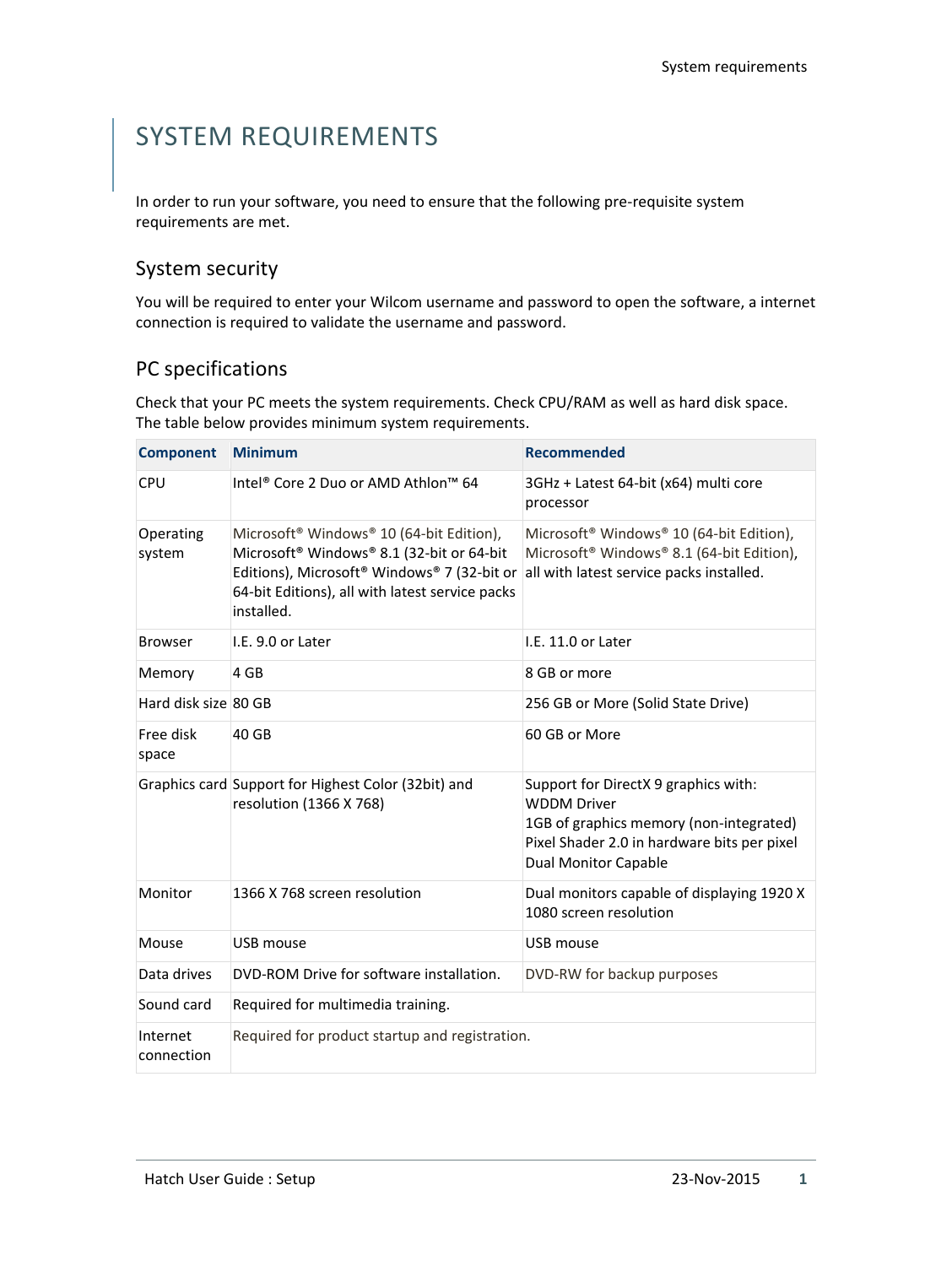# <span id="page-4-0"></span>INSTALLATION & SECURITY

Below are instructions for installing the software on your PC.

#### <span id="page-4-1"></span>Before you start

Make sure you have the following before commencing with the installation...

- Wilcom user account
- Installation software
- When you install the software, you will be prompted to reboot your PC to complete the installation. Make sure that you save any files and close all applications beforehand.

#### <span id="page-4-2"></span>Installation

- Ensure your computer meets the technical requirements for the software.
- Close all MS Windows® applications and temporarily disable your anti-virus software.
- Run the installation
- Follow the onscreen instructions to complete the installation. You will be prompted to choose:
	- o where the software will be installed on your PC (default location recommended).
	- o which components will be installed e.g. additional languages.
	- o which documentation files will be installed.
- Reboot the PC when prompted. Save any files and close all applications beforehand.
- Double-click the icon on the desktop to start the software for the first time.
- When prompted, enter you Wilcom username and password in the fields provided.
- Click OK and the software will connect to our activation server and the software will open.

If you encounter problems with the installation, please contact your dealer.

### <span id="page-4-3"></span>Modify installation

Whether you are upgrading your current software or wanting to uninstall it, you follow the same procedure. When you run the installation program again, it will automatically detect if there is an existing copy of the software on your system and give you an option to modify, repair or remove it. This will prevent the installation of more than one release version of the software on your computer. To modify an existing installation...

- Close all MS Windows® applications but leave Windows running.
- Insert the Installation DVD-ROM.
- If the software is already installed on the computer, you will be prompted to:
	- o Modify: change selection of installed components
	- o Repair: reinstall same components
	- o Remove: uninstall the software.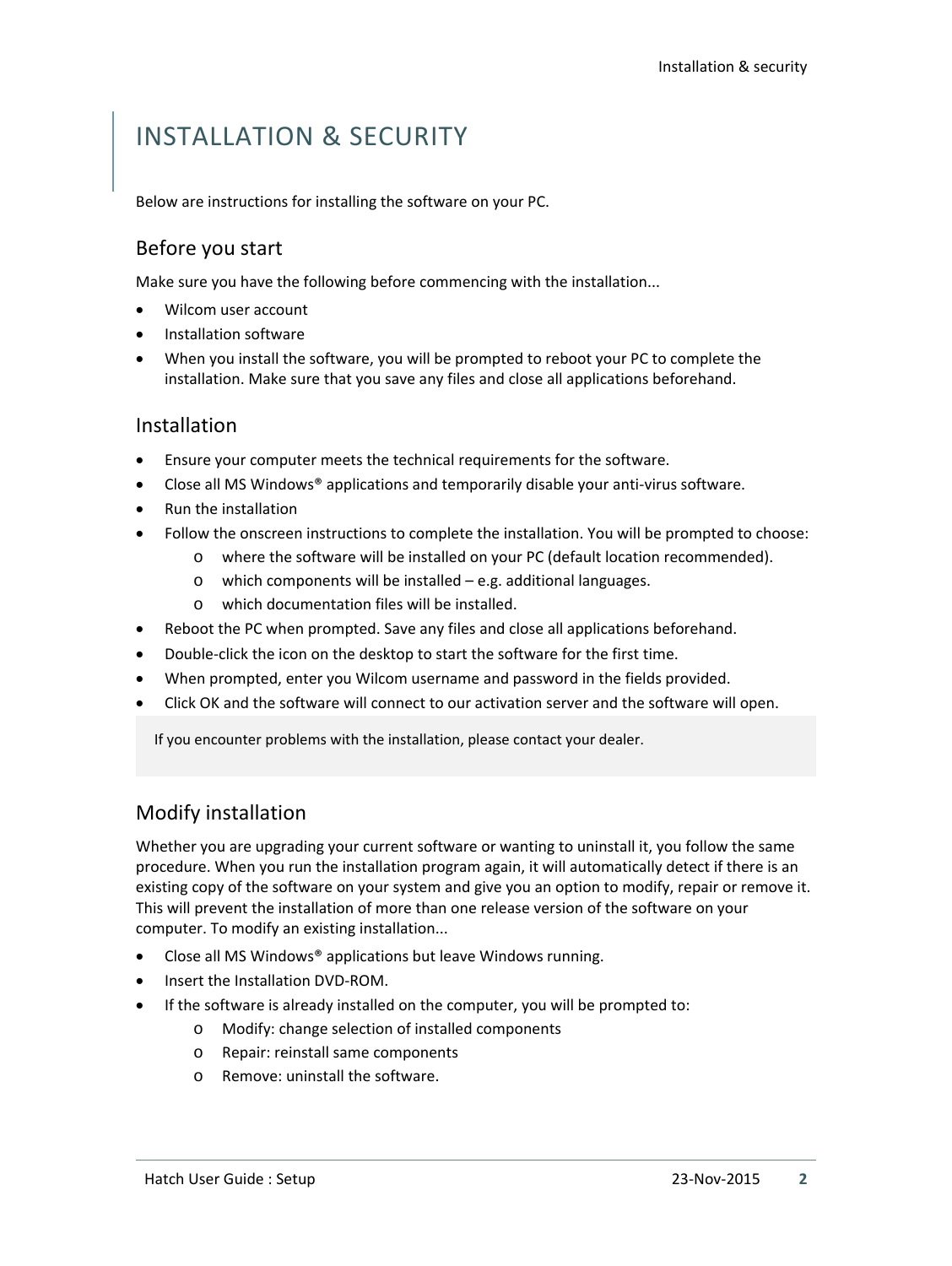Upon successful installation of the software and any additional MS Windows® files that need upgrading, the Maintenance Complete screen appears. If you have selected Repair as your installation option, currently installed components will be reinstalled.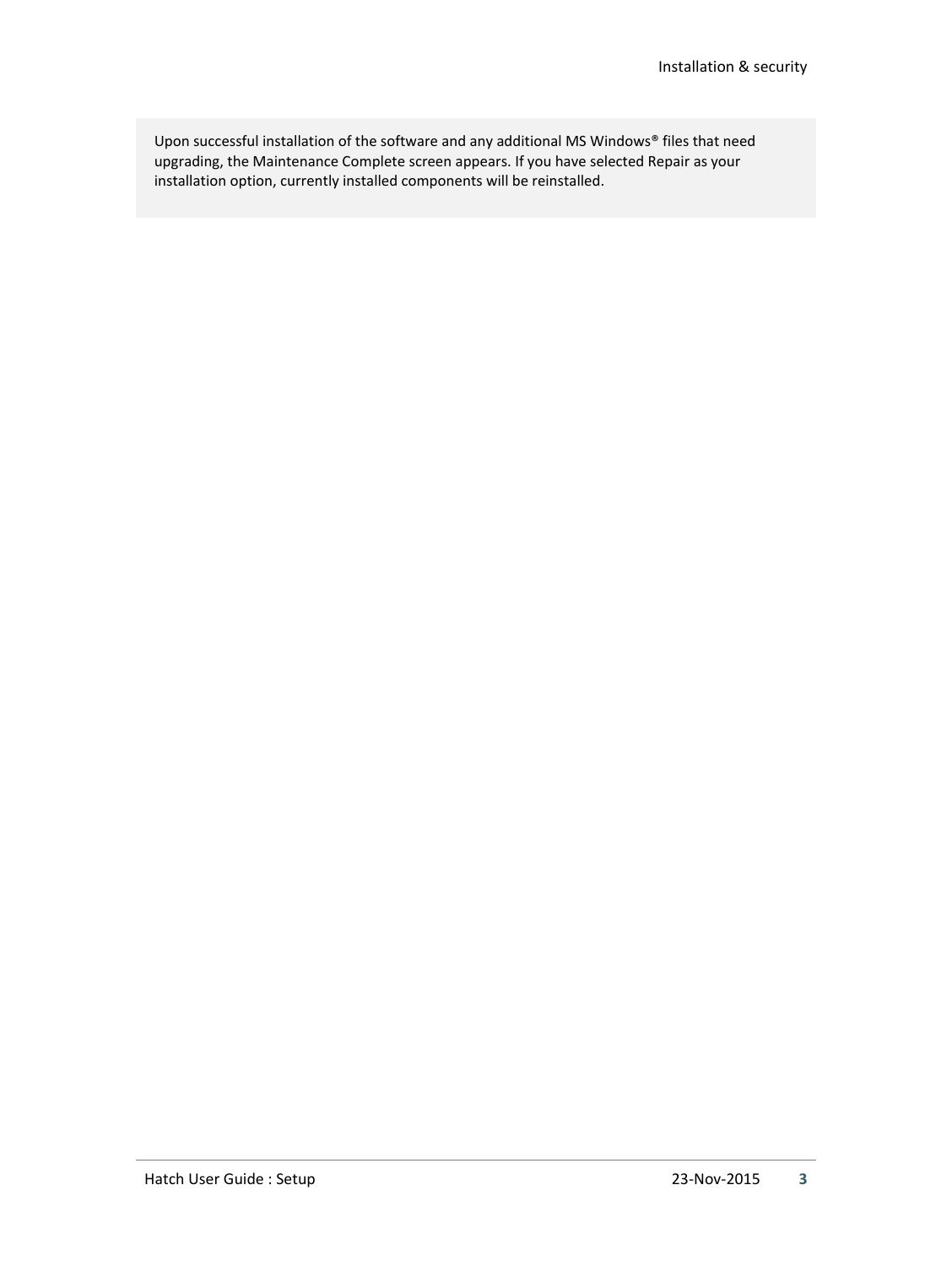## <span id="page-6-0"></span>MONITOR CALIBRATION

You need to calibrate your monitor so that designs at 1:1 scale appear at real size. Do this when you first install the software or whenever you change your monitor. To calibrate the monitor...

• Select Software Settings > Screen Calibration.

| measured values here: |       |    | <b>OK</b><br>Cancel |
|-----------------------|-------|----|---------------------|
| Width:                | 90.80 | mm |                     |
| Height:               | 55.60 | mm |                     |
|                       |       |    |                     |

- Measure the width and height of the dialog box. Make sure you measure edge to edge.
- Enter the precise measurements in the relevant fields.
- Click OK to confirm.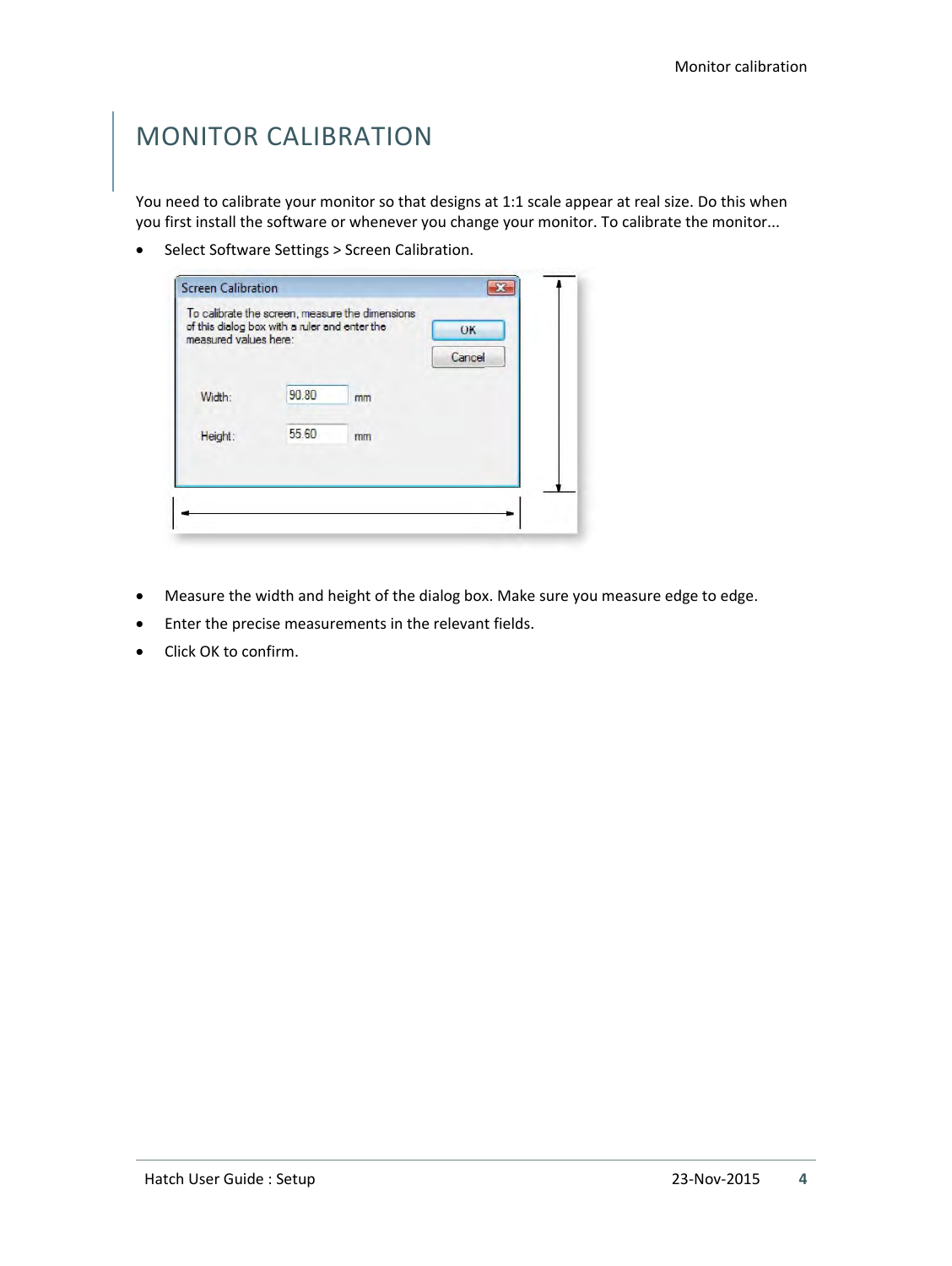### <span id="page-7-0"></span>SCANNER SETUP

Your embroidery software supports TWAIN-compatible scanners. Peripheral devices can be connected to your computer via serial ports, parallel ports, a specialized network card or an Ethernet network. To set up a scanner...

- Connect the scanner using the accompanying instructions.
- **•** Set it up in MS Windows® using the accompanying instructions and/or the MS Windows® documentation.
- Start Digitizer.
- Select Software Settings > Scanner Setup. The Select Source dialog opens displaying a list of scanner drivers loaded on your computer.

| Sources:        |        |
|-----------------|--------|
| VistaScan V2.40 |        |
|                 | Select |
|                 | Cancel |

• Select the scanning driver to use, then click Select.

If you have trouble with scanning after re-starting the software, there may be a conflict with previously installed scanner drivers. Re-install the software and test the scanner. If the selected scanner driver does not work, select another scanner driver from the list. There are usually two installed for each scanner.